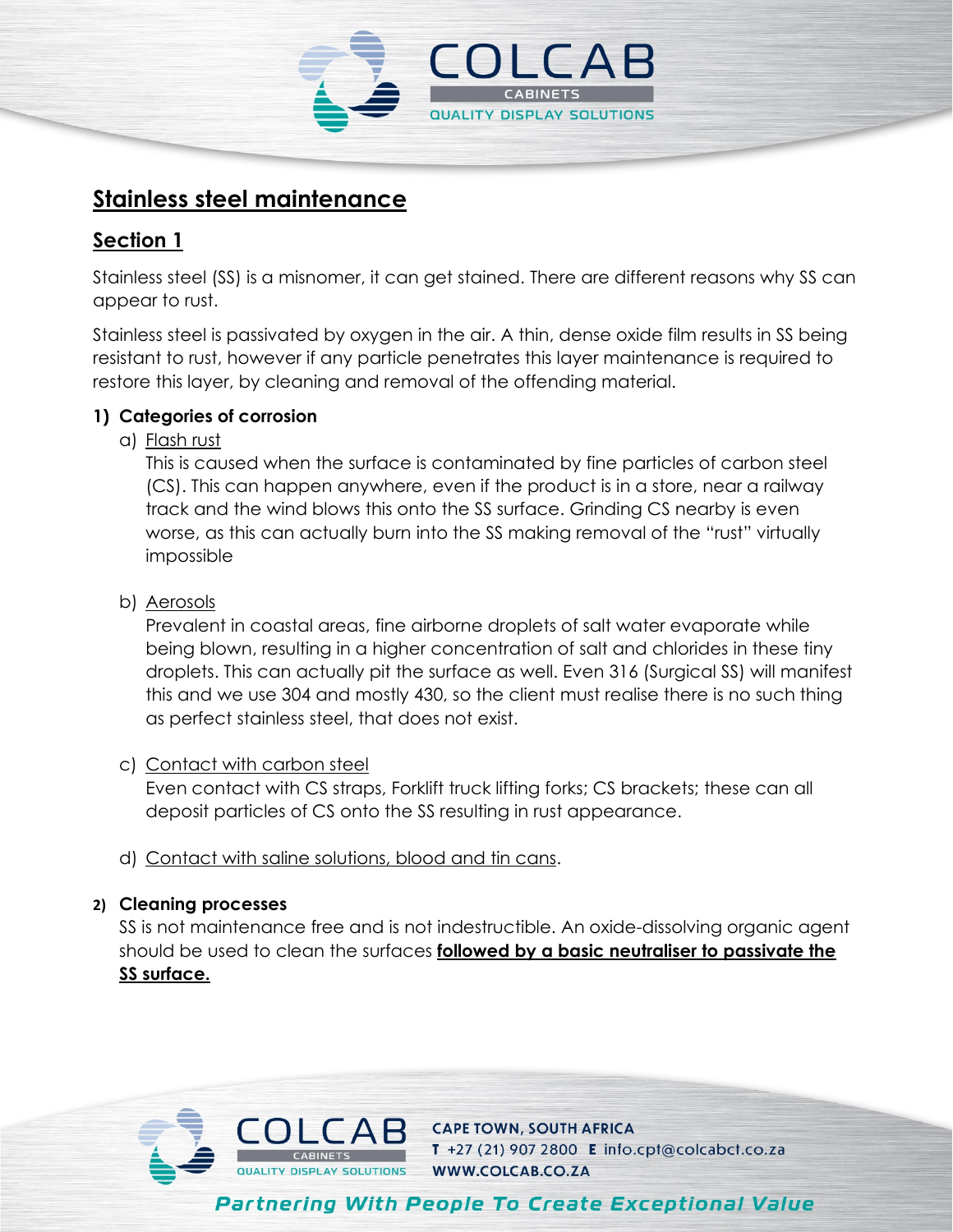

Rough scouring needs to be avoided. A good cleaning with a detergent like Handy Andy and applied with the grain using a light duty non-scratch scourer like Ritebrand, will remove the material. This followed by a good rinse of water should suffice.

A more robust SS cleaning agent is available for routine cleaning and is obtained from *Kwapele Basadi Cleanit cc* Tel No.+ 27 22 433 1890

#### a) Regular maintenance

The following steps should be carried out:

- Remove all product from the display case
- Using a wet cloth wipe down all stainless steel surfaces
- Apply Handy Andy or similar with a damp cloth and spread evenly over the entire surface to be cleaned.
- Allow to rest for 15 to 30 minutes
- Using a light duty non-scratch scourer like Ritebrand, rub in a linear direction with the grain of the steel. (You will note that stainless steel has a fine brush finish running in one direction. This is in a linear direction and is referred to as "the grain".)
- Keep on cleaning the shelf in a linear direction and following the grain until stains are removed. Do not rub across the grain nor rub in circles.
- Rinse off with clean water and repeat the process until all stains are removed.
- Clean surrounding surfaces and the case tub when stainless steel cleaning is completed.

The oxygen in the air will naturally passivate the surface over time, but if the bad material makes contact with the stainless steel surfaces again then the whole problem will be repeated. *See Point3 – Passivating agent*

#### b) Deep cleaning.

In the case where the customer has not cleaned regularly or sufficiently as described in *Point 2 (a) – Regular maintenance;* then a more industrial approach is required.

A product called PPC is to be used and is available from a company called ANZ Chemicals in Cape Town. Tel: 021 556 1167.

This product is not food friendly, is corrosive and is supplied in a concentrate to be mixed with water. This product is a powerful degreaser.

**Partnering With People To Create Exceptional Value** 



**CAPE TOWN, SOUTH AFRICA** T +27 (21) 907 2800 E info.cpt@colcabct.co.za WWW.COLCAB.CO.ZA